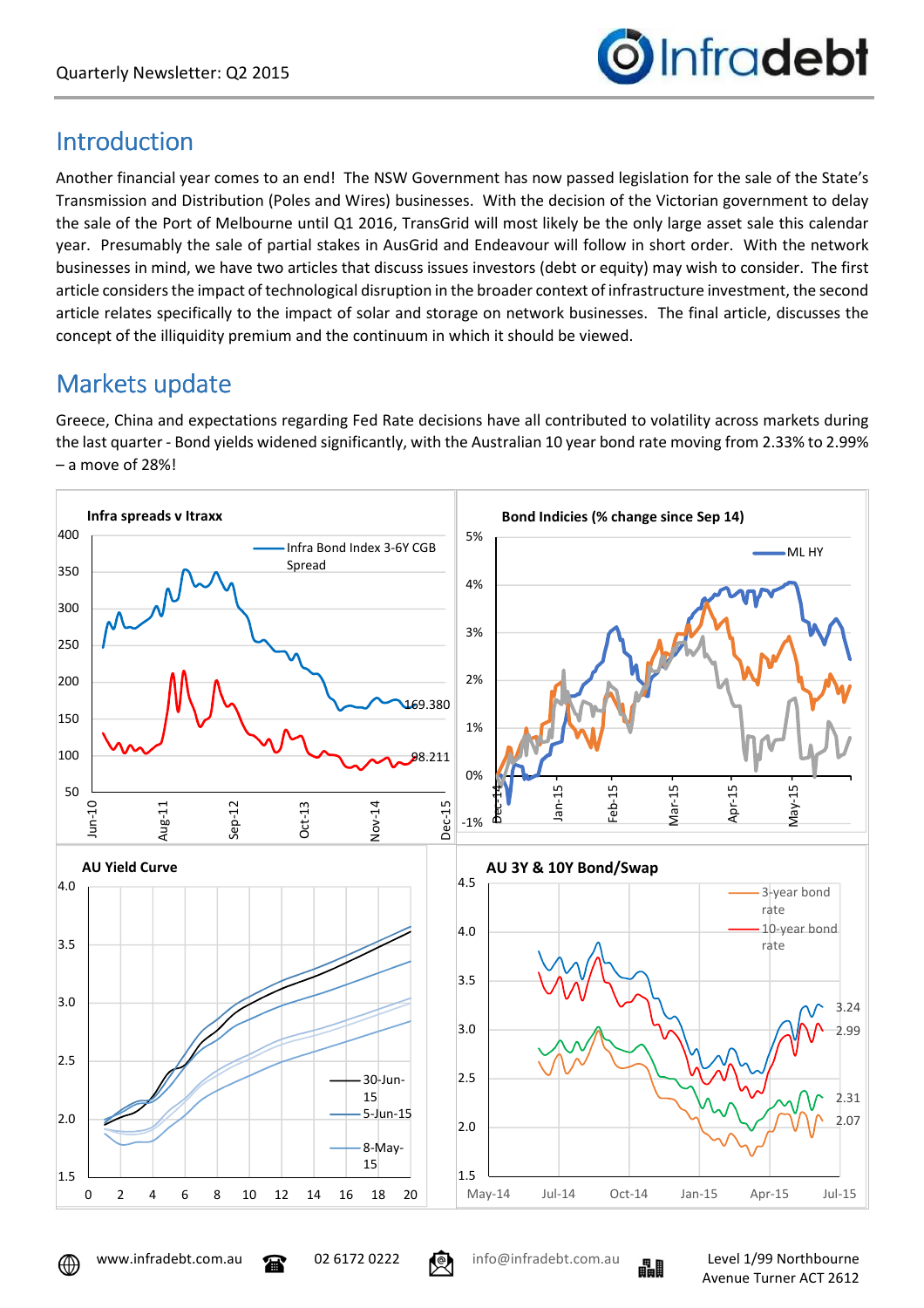

#### New issuance and refinancing

The table below provides a list of publicly available deals.

| Date     | <b>Borrower</b>          | Instrument       | Size (m) | Term<br>(Yrs) | Curr.      | Pricing |
|----------|--------------------------|------------------|----------|---------------|------------|---------|
| Mar-15   | <b>NSW Ports</b>         | <b>USPP</b>      | 191      | 10            | <b>USD</b> | 140     |
| Mar-15   | <b>NSW Ports</b>         | <b>USPP</b>      | 191      | 12            | <b>AUD</b> | 150     |
| Mar-15   | <b>NSW Ports</b>         | <b>USPP</b>      | 250      | 15            | <b>AUD</b> | 180     |
| Mar-15   | <b>SA Power</b>          | <b>USPP</b>      | 235      | 12            | <b>USD</b> | 115     |
| Mar-15   | Hallet Hill Wind<br>Farm | <b>USPP</b>      | 98.8     | 10            | <b>USD</b> | 175     |
| Mar-15   | Hallet Hill Wind<br>Farm | <b>USPP</b>      | 76       | 10            | <b>AUD</b> | 185     |
| Apr-15   | Transurban               | Loan             | 200      | 15            | <b>AUD</b> |         |
| Apr-15   | Aquasure                 | <b>USPP</b>      | 152      | 12            | <b>AUD</b> | 147     |
| Apr-15   | Aquasure                 | <b>USPP</b>      | 450      | 12            | <b>USD</b> | 145     |
| Apr-15   | <b>NSW Ports</b>         | <b>Bank Loan</b> | 1,425    | $1-5$         | <b>AUD</b> | 150     |
| Apr-15   | Sydney Airport           | Bond             | 500      | 10            | <b>USD</b> | 152     |
| $May-15$ | Port of Portland         | <b>Bank Loan</b> | 55       | 5             | <b>AUD</b> |         |
| $May-15$ | Perth airport            | <b>USPP</b>      | 100      | 10            | <b>USD</b> | 155     |
| $May-15$ | Perth airport            | <b>USPP</b>      | 150      | 12            | <b>USD</b> | 165     |
| $May-15$ | Perth airport            | <b>USPP</b>      | 280      | 15            | <b>AUD</b> | 180     |
| $May-15$ | Transurban               | Bond             | 500      | 10            | <b>EUR</b> | 103     |
| $May-15$ | Adelaide airport         | <b>USPP</b>      | 71       | 10            | <b>USD</b> | 155     |
| $May-15$ | Adelaide airport         | <b>USPP</b>      | 87       | 12            | <b>USD</b> | 165     |
| $May-15$ | Adelaide airport         | <b>USPP</b>      | 67       | 15            | <b>USD</b> | 180     |
| $May-15$ | Adelaide airport         | <b>USPP</b>      | 25       | 10            | <b>AUD</b> | 165     |
| $May-15$ | Adelaide airport         | <b>USPP</b>      | 25       | 15            | <b>AUD</b> | 190     |
| $May-15$ | Melb. Airport            | <b>Bank Loan</b> | 1,000    | 3/5           | <b>AUD</b> |         |
| $May-15$ | Eithad Stadium           | <b>Bank Loan</b> | 165.7    | 5             | <b>AUD</b> |         |
| Jun-15   | <b>Multinet Gas</b>      | Bond             | 230      | 5             | 165        | 165     |
| Jun-15   | Envestra                 | <b>USPP</b>      | 65       | 12            | <b>USD</b> | 130     |

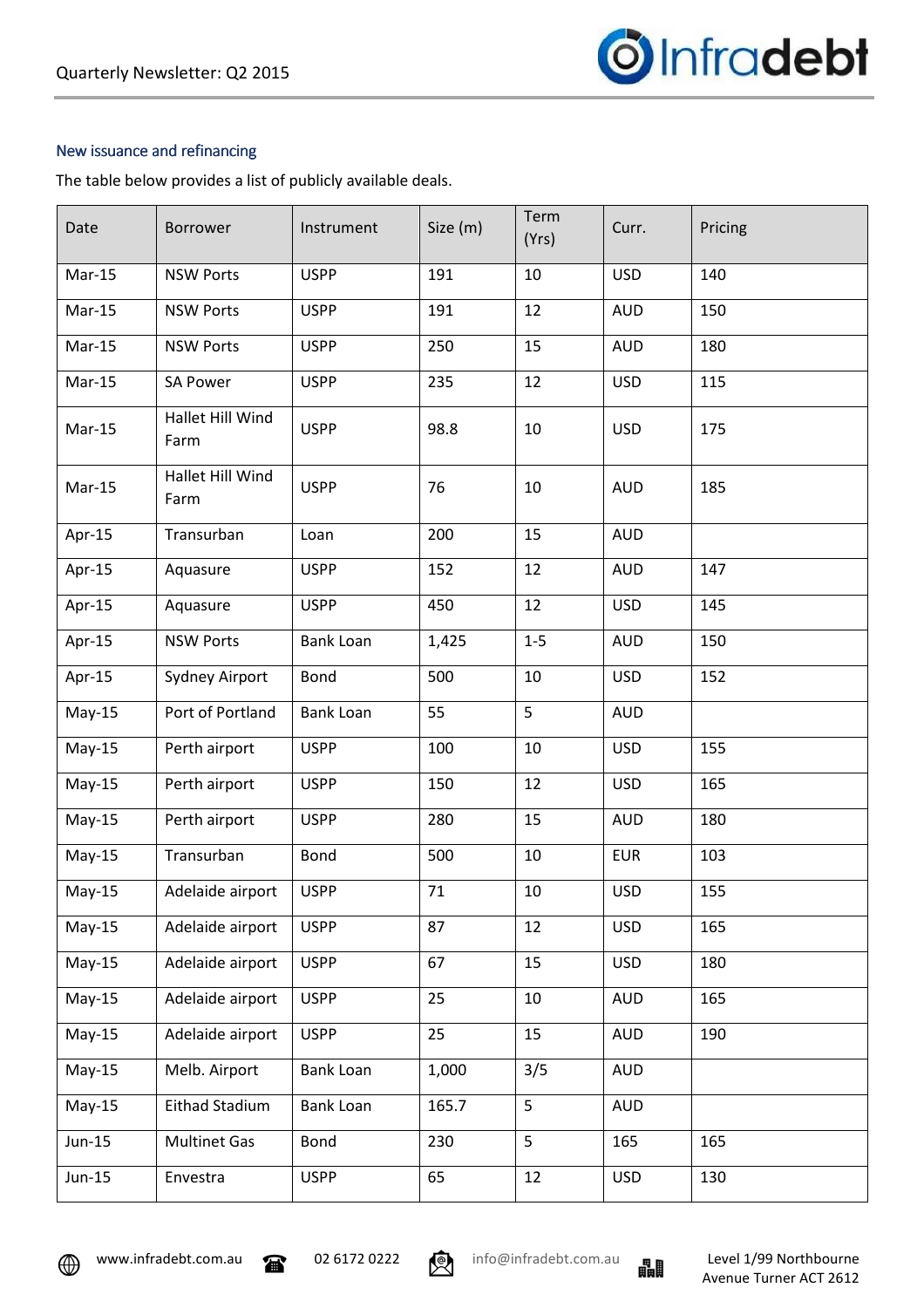

| $Jun-15$ | Envestra                  | <b>USPP</b> | 90  | 15 | <b>USD</b> | 145 |
|----------|---------------------------|-------------|-----|----|------------|-----|
| $Jun-15$ | Oaklands Hill<br>Windfarm | Bank Loan   | 206 | 7  | <b>AUD</b> |     |
| $Jun-15$ | Transmission<br>Holdings  | Bank Loan   | 33  | 5  | <b>AUD</b> |     |
| $Jun-15$ | Dampier to<br>Bunbury     | Bank Loan   | 245 |    | <b>AUD</b> |     |

#### Equity and other news

- The Northern Territory has shortlisted four companies to potentially construct a pipeline connecting the Northern Territory with the East Coast, including APA Group, DUET Group, Merlin Energy and Jemena.
- APA Group has confirmed its purchase terms for the QCLNG pipeline. The final price will only be confirmed at financial close (est. \$4-5 billion), expected to be before the end of 2Q, 2015.
- The Commonwealth Government has approved an agreement between Moorebank Intermodal Company and SIMTA (a consortium 33% owned by Aurizon and 67% by Qube) for the development and operation of Moorebank Intermodal (freight terminals/warehousing)
- NT Prisons BBGI has acquired CBA's interest 50% in the project, taking its equity interest to 100%.
- TransGrid the NSW Government has announced the sales process is to commence, market estimates value the transmission business at circa \$7 billion. Unlike the distribution businesses (AusGrid and Endeavour), 100% ownership via a long-term lease will transferred to the successful consortium.
- Port of Melbourne the much anticipated sale of Australia's largest port has been pushed back until Q1 2016. The reason for the delay is to ensure the Government has legislative certainty for the sale.
- Ararat Wind Farm It has been announced that Partners Group, together with other consortium partners GE, RES and Downer EDI will fund this \$450 million, 75 wind turbine (240MW) project. The project has a partial offtake from the ACT government.
- Crown Castle Macquarie Infrastructure and Real Assets, UniSuper and the UBS International Infrastructure Fund II successfully acquired this asset for circa \$2 billion.
- Melbourne Metro the Victorian Government has announced planning for a rail project which will see the construction of a rail tunnel under the Melbourne CBD. The project value is estimated at \$8-\$11 billion.

### Technological disruption and Infrastructure

Innovation and technology tends to be more the focus of venture capital and private equity, rather than infrastructure, but increasingly, infrastructure investors need to be worried about the potential for future technological changes to adversely (or positively) impact their investments.

Infrastructure investors should be focused on technological change, not just because of the current rapid pace of progress, but also because today's infrastructure pricing (with extremely high price multiples). These multiples mean that today's investors, more than previous generations, are attaching high valuations to cash flows that won't be received for decades.

History is littered with historical examples of disruptive technological change impacting infrastructure assets.

Shannon Airport, in Ireland, with its 3,200 metre runway, was the busiest airport in Europe in the 1950s and 1960s. The concept of duty free shopping – a major profit centre for Australian airports – was 'invented' at Shannon.





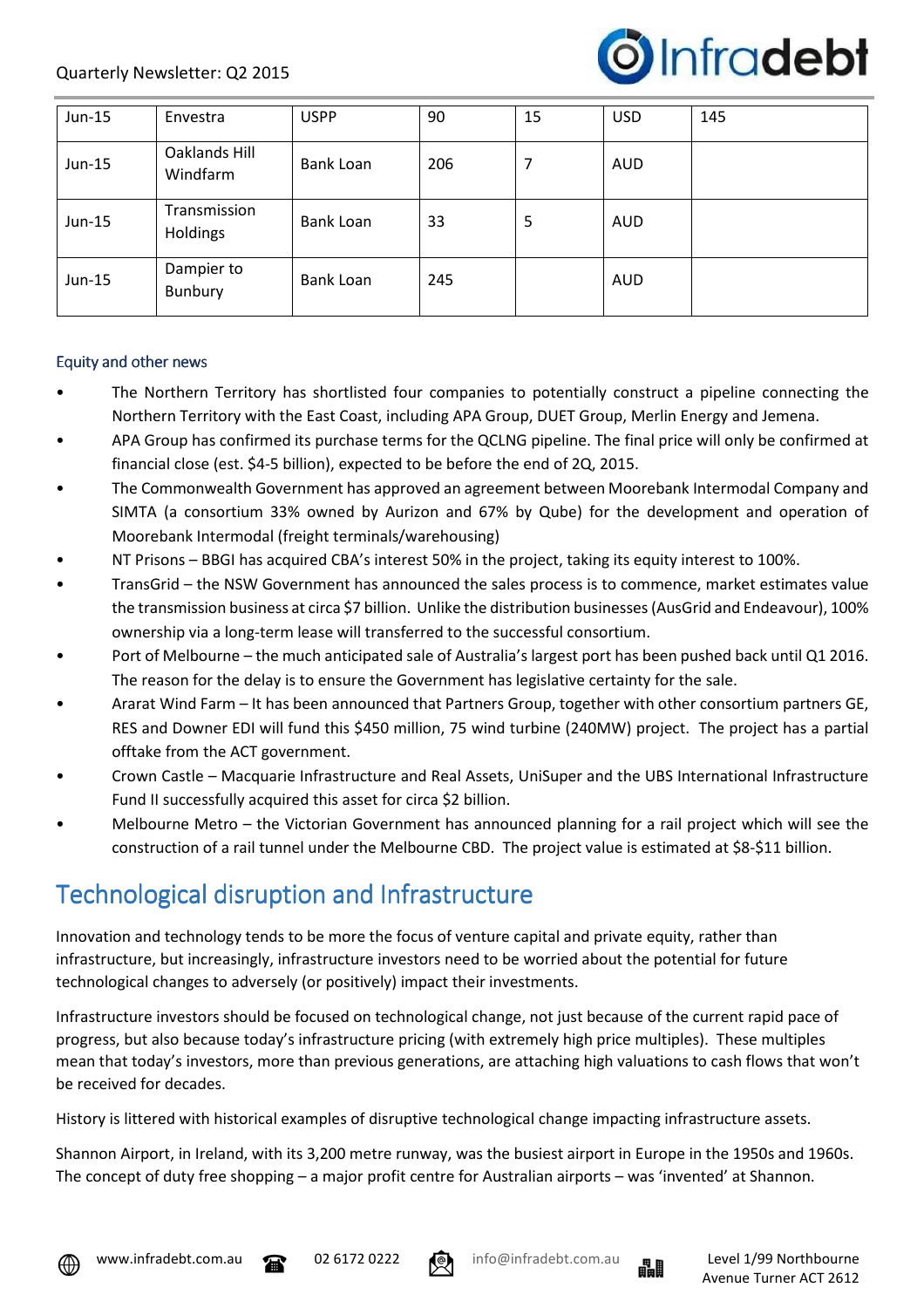

However, the invention of the 747 and other longer range aircraft, reduced the need for refuelling stops, and spelt the end of Shannon's commercial standing as the primary gateway to Europe for transatlantic travel.

Canals in the 18th and 19th centuries were a major part of inland transport infrastructure for the UK, Europe and US. They are another example of infrastructure laid waste by technological progress. Canals used to be one of the dominant transport modes, but now, with the exception of the Panama and Suez Canals, have largely been relegated to economic irrelevance.

While the monopoly characteristics of these assets would have appeared strong at their peak – this would have been of little comfort as competition from new technologies sentenced them to long-term decline.

Today's infrastructure investors need to keep a weather eye for potential technological disruption. This isn't easy, as technological progress is not smooth or linear, and spill-overs from new technologies into markets are hard to predict.

I won't try and predict the major technological disruptions of the new next twenty or thirty years – if the last twenty or thirty years are anything to go by – there will be changes that we can't possibly conceive. However, here are a few things that I think infrastructure investors should be thinking about:

- Driverless cars. If the rumours about Google testing driverless cars are anything to go by, driverless cars might be mainstream earlier than we think. Driverless cars have the potential to radically reshape traffic patterns and, hence, impact assets such as toll-roads. However, in my view the more significant impact will be on carparks. If you can park your car at home for free (and, what's more that's the natural time for it to recharge its battery from your roof-top solar panels!) why would you pay to park at work or the airport? For airports, car parking is a very significant source of returns.
- Cheap batteries. Cheap batteries have the potential to transform electricity networks as we know them (discussed in detail below). Rather than needing to generate electricity when it is demanded, electricity from cheap (and environmentally friendly) sources such as solar and wind could be stored for later use. Batteries have the potential to transform how energy, both for home/business/industrial use as well as for transportation, is sourced. This has extremely widespread potential implications – think of the scale of the supply chains built around the coal, oil and gas industries. If cheap batteries trigger a further shift to renewable energy this will impact ports, pipelines, storage facilities as well as electricity transmission and distribution networks.
- Telecommuting. A substantial proportion of the workforce work in offices. This necessitates substantial public and private transport infrastructure to move people to and from CBD offices each day. It also underpins the value of inner city real estate (as people highly value the time saved on commuting). If people were able to productively work remotely, there would be significant time and cost savings. However, a wholesale shift to telecommuting would have substantial impacts on many infrastructure assets where value is dependent on commuter activity, business travel, or whose value is underpinned by land.

The speed and extent of the above changes is impossible to predict. But for investors that attach substantial value to cash flows decades from now, they are impossible to ignore

### Solar + Storage = long-term cap on electricity prices

Potential bidders for the NSW 'poles and wires' privatisations are likely spending their days and nights pouring through regulatory decisions and developing plans to adjust to the recently imposed cuts to capital expenditure, operating costs and allowable returns over the period to 2019. However, they might be better served looking a bit further over the horizon.

Electricity distribution and transmission networks have historically been an attractive regulated monopoly business. They don't generate electricity and they don't deal directly with 'pesky' customers. Instead, they provide the





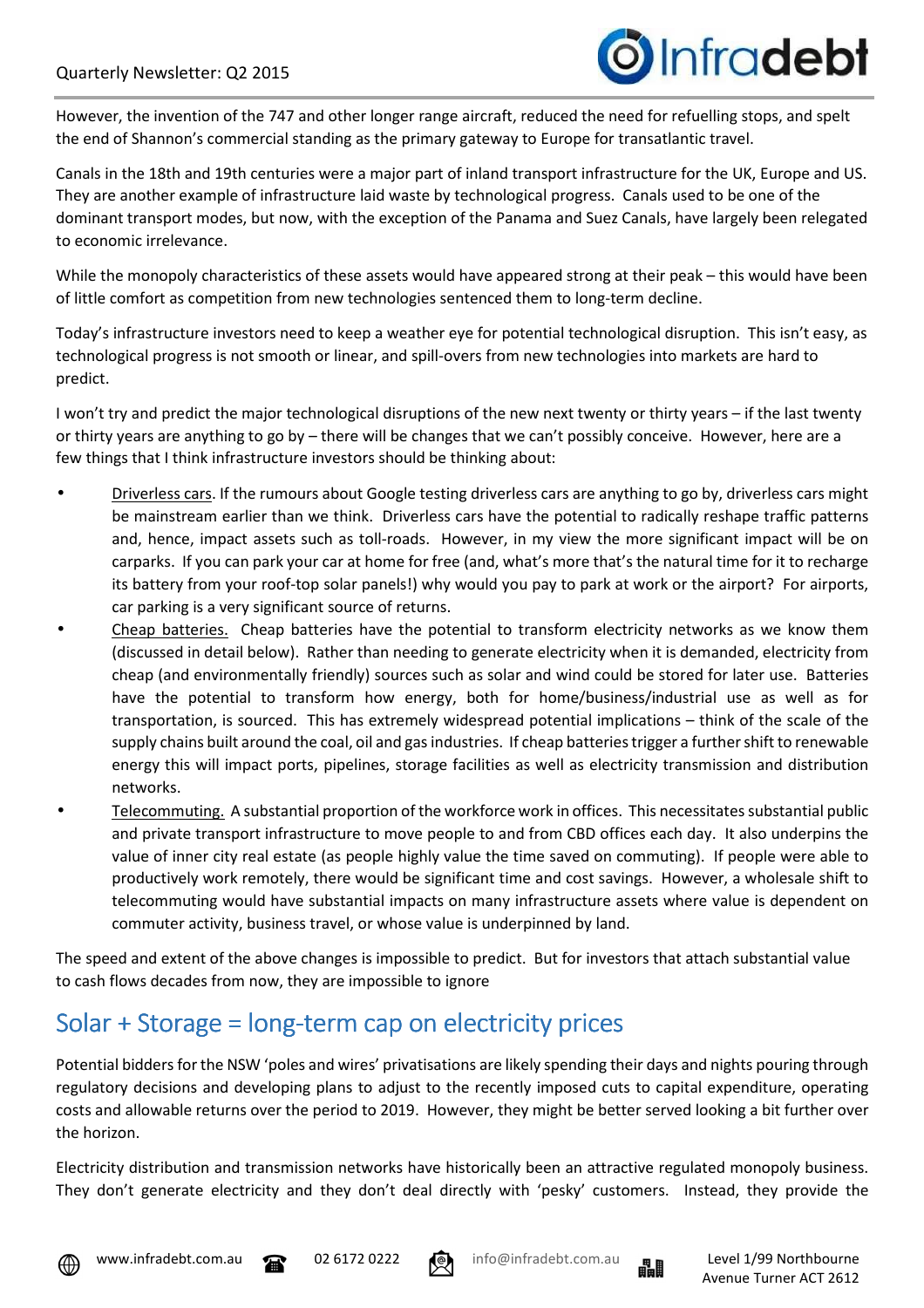transmission and distribution networks that transport electricity that someone else has generated to end-users. Their customers are the electricity retailers – which pass on the cost of network charges to users.

Their revenue model is reasonably straightforward. The regulator estimates the cost of efficiently running the network, which forms the allowable revenue base. These costs include both operating expenditure, as well as a 'fair' return on the capital cost of the network. In simplistic terms, this revenue is then divided by the amount of electricity that flows through the network to give the charge for use of the network. For residential customers these charges account for around half of their total bill.

Under this model, on the surface, the network businesses don't care how much power flows through their networks, how much it cost to generate, or even what retail customers pay for it. Rather, their main focus is on what revenue does the regulator allow them to charge.

While the recent AER decisions are painful, and involve large cuts to allowable operating expenditure and the weighted average cost of capital (WACC), potential bidders probably see these effects as transitory. That is, it will take time to reduce the network's cost base to match the regulator's requirement, but once this is done, it won't have an ongoing impact on returns.

Similarly, while the regulator's decision to adopt a return on equity of 7.1% is unappetising – particularly given that most infrastructure investors have return targets closer to 10% - they will take comfort that this estimate is based on a risk free rate of 2.55%. They would also hope that the next regulatory reset, in 2020, would occur in a period of more 'normal' interest rates and, hence, the WACC would be revised up.

Under the current framework, higher interest rates at a future regulatory reset mathematically feed into higher network charges. For example, if interest rates were 2% higher, which is quite possible, this would push network charges up by around 15%. In theory, the networks have a monopoly over an essential asset, and while there is much gnashing of teeth by the public, the networks would get to boost their returns. However, as the old saw goes, in theory there is no difference between theory and practice. In practice there is.

The absolute monopoly enjoyed by electricity networks is under threat. Solar generation and battery storage systems have fallen in price such that they are increasingly competitive with grid-based electricity. For example, Origin has a solar as a service offering where they install solar panels on your home/business and sell you the power generated at 11 cents per KWh under a 15 year contract. This is 30-70% below grid-based retail tariffs. This pricing would be below the network charges in some jurisdictions.

While I don't think that the majority of households will disconnect from the grid, an increasing proportion of customers will source a large fraction of their electricity usage from solar. Increasingly, this will include afternoon/evening use through stored solar power. This won't be because of government subsidies, but rather because the cost of solar has fallen such that, for day-time use, it is now fundamentally cheaper than grid provided power.

This creates a medium-term challenge for the networks. While they enjoy a monopoly over their component of the supply chain – the entire supply chain is under threat from new technology. Solar and storage will place an effective cap on electricity prices. A cap that will fall as the technology continues to scale up and system costs fall. This cap will place a practical limit on future electricity price rises.

While there is potential for networks to mitigate this impact through higher connection and other fixed fees (allowing them to reduce per KWh charges) – so called tariff reform – this will not be easy. Higher connection charges will be unpopular with the community – they will disproportionately affect the elderly and the poor. Furthermore, existing solar PV costumers, whose 'savings' would be undermined by an increase in fixed charges, would powerfully resist wholesale changes. For example, the AER has just rejected a plan by SA Power Networks to charge solar PV customers higher fixed connection fees.

For myself, there is no doubt that substantial regulatory reform will be required in order to ensure the sustainability of the network. However, whether this reform will be pragmatic and strategic, and thus occur sufficiently in advance







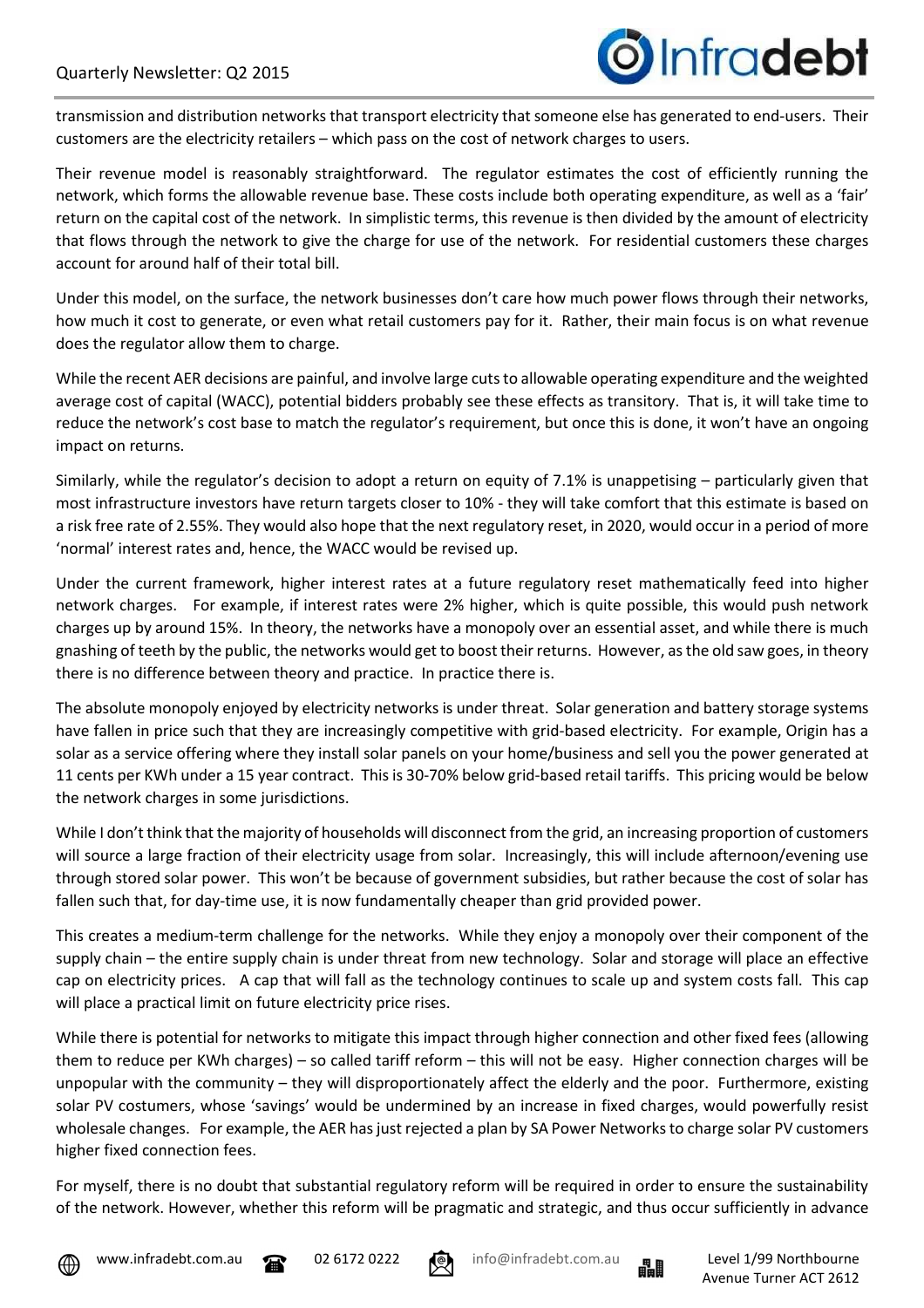

of market structural change, is a key question. If the network is considered too large relative demand/customers at some point in the future, another question is who bears this cost – network owners through a write –down or customers through excessive charges? The lag time between the announcement of the need for reform, and the actual reform itself, will also have a dramatic impact on valuations in the intervening period.

All of this highlights the challenges of valuing a 99 year lease in the context of declining demand and technological disruption.

# Liquidity isn't Binary

According to Gary Weaven there are only two proven ways to outperform in investment markets. "One is to be able to forgo liquidity and get a premium for that," he says. "The second way is to be in investment markets that are not over-populated; that is, where there is not a whole lot of other players (Jimenez 2012). At one level this sage advice may sound simple, but in reality, the true complexity lies in judging whether you are truly being adequately compensated for illiquidity.

The idea that unlisted and alternative assets might offer higher risk adjusted returns, compared to their liquid/listed peers, is both broadly accepted and widely misunderstood.

The basic premise of the illiquidity premium is that illiquid assets need to offer their owners a higher return to compensate for their illiquidity and, hence, offer a higher long-term return.

While the concept is widely accepted, I am not aware of agreed estimates of how much this illiquidity premium is (or should be).

#### What is Liquidity?

Liquidity is the ability to convert an investment into cash in a short time at 'fair' value. That is, can you sell it quickly and realise its value. Investments that are not liquid cannot be sold quickly, involve significant selling costs, or require the vendor to discount the value of the asset in order to achieve a quick sale.

#### What Causes Liquidity (or Illiquidity)?

Liquid assets are those with a deep market, with a wide range of well-informed potential buyers/sellers of the asset, who are able to execute transactions quickly and in a low cost manner.

While it is easy to identify a liquid market – it is useful to think of the characteristics that promote liquidity. These are helpful for both assessing the liquidity of a potential investment, but also when structuring investments, as it is often possible to improve the liquidity of an investment through the contractual rights attaching to the investment.

Drivers of liquidity:

- Time. Can the investment be bought or sold quickly?
- Cost. This includes both direct costs (stamp duty, transactions costs, other tax impacts etc.) as well as market impact costs. Even in listed markets, for institutional size stakes, these market impact costs (ie the amount your own trading moves the market) are often significantly larger than the direct transactions costs.
- Information/Governance rights/Complexity/Subjectivity. What information does a buyer need to assess an investment? Is that information freely available (for example, in listed markets through continuous disclosure obligations) or does a vendor need to arrange for time consuming and costly due diligence (datarooms, technical reports, etc)? How long does it take a vendor to assess this information? Is the material complex or subjective? Can the asset be easily benchmarked against other similar assets?
- Current Income/yield. Does the asset have current income or yield? Assets that pay an income tend to be more liquid. This may be because assets that pay an income tend to be less risky, or because the yield provides a yardstick for pricing (i.e. a benchmarking effect). An extreme opposite of yield are assets with outstanding





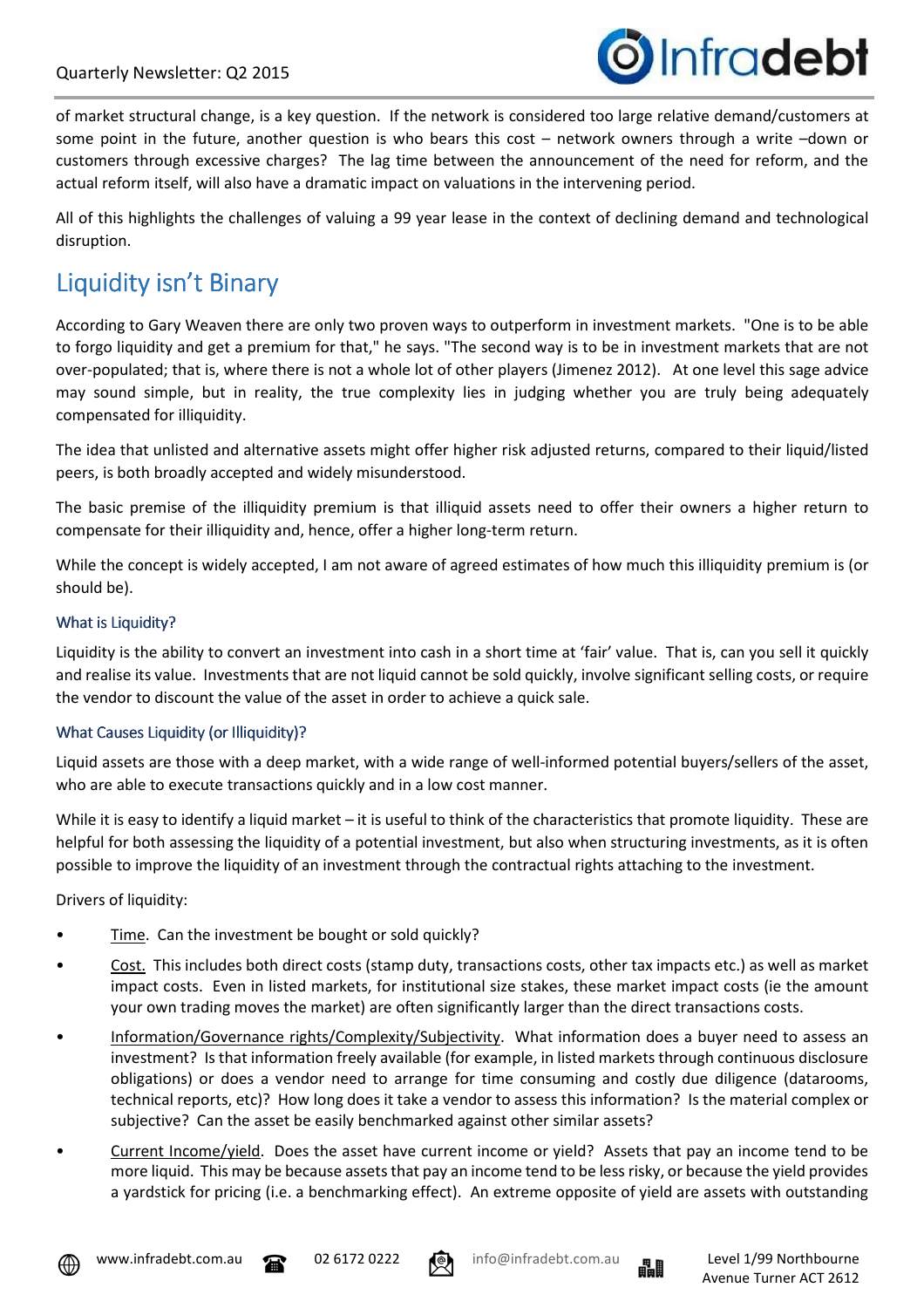

capital commitments (for example, interests in private equity funds). These assets are extremely illiquid in adverse market conditions.

As you can see from the above, liquidity isn't binary – assets aren't either liquid or illiquid – there is actually a continuum of liquidity.

The following illustrates my view of the typical liquidity ranking of superannuation fund asset classes.



There are a few other points worth noting about liquidity:

- The liquidity premium that illiquid assets earn higher returns arises because illiquid assets are cheaper. That is they have lower prices that allow higher returns. It is not because something is illiquid that it magically gets higher earnings growth - it is because you paid less for it. This point seems lost on many market participants.
- The liquidity premium is likely to vary over time, with the discount narrow when there is a lot of capital seeking illiquid assets and wide in times of crisis and when capital is scarce. Some would argue that the illiquidity premium might actually be negative for some highly sort after sectors. For example, unlisted ports seem to be trading at higher EV to EBITDA multiples than their listed compatriots. This might be because the recent unlisted port sales have much better earnings growth prospects or risk profiles, or it might be the case that too much capital (which is restricted to unlisted assets) is chasing too few deals.
- Size matters what is liquid for a small investor will not be liquid for a large investor. With the growth in \$50+ billion "mega funds" in Australia, I would question whether active holdings in any Australian asset – whether listed or unlisted – would really be that liquid.

Debt investments have free liquidity at maturity. For equity and other perpetual investments – realising your investment necessarily involves selling it. For debt investments, you are repaid in cash at maturity. This is free liquidity. It also means in a debt portfolio, by carefully planning your maturities, you can program in liquidity (even if